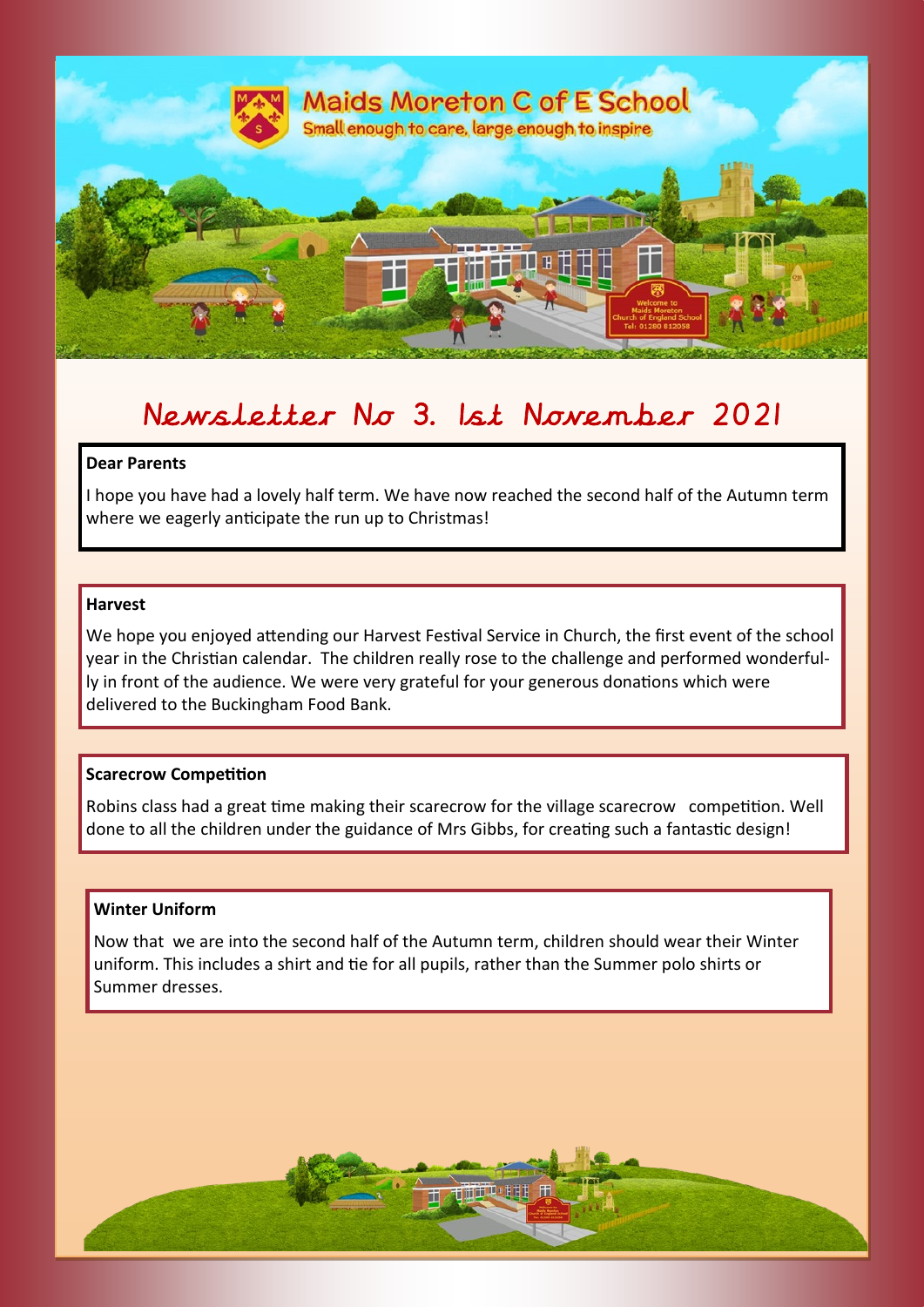#### **Visit from the Police**

I have organised a special visit for children in Robins and Sparrows class due to take place this afternoon. This is a new initiative for children in EYFS up to Year 2, called " PC Ben". This is a book written by a Thames Valley Police Community Support Officer (PCSO). It teaches the children about how Police Officers help people in the community. We are looking forward to the visit.

### **School Council Halloween Themed Back Sale**

Mrs Black and the School Council have organized a bake sale which will take place on the school playground after school on Tuesday 2nd November.

#### **Informal book view session**

Following the parents' evenings that took place just before half term, there will be an opportunity for parents of children in Sparrows and Magpies classes to view their child's work with their children between 3.30pm and 4pm on Wednesday 3rd November. During this session, your child will be able to share their school work with you. NB children must stay in the classroom and sit with their parents during this session. The work of children in Robins class is shared with parents via Tapestry, hence this session does not apply to the Reception year group. Mrs Bristow and Mrs Black will be organizing a stay and play morning for Reception parents. Further details will follow on Tapestry.

# **In School Individual Photographs**

The photographer will be in school to take the children's individual photographs on the morning of Thursday 4th November. Children with siblings in school will be photographed separately and together. We are not in a position to offer sibling photos with younger pre-school age siblings.



**Poppy Appeal** 

From today, we will be selling poppies in school to support the work of the Royal British Legion. Children will have the opportunity to buy a poppy to support the appeal. We will be explaining the meaning behind Remembrance Sunday through a series of assemblies and history lessons in school.

#### **School trips and visits.**

The staff have been busy organizing a range of school trips for the children this half term. This includes the Magpies Roman visit, the Sparrows class trips to Stowe and Pregos and the Robins class visit to Waddesdon. You will receive or have received separate letters about these exciting events.